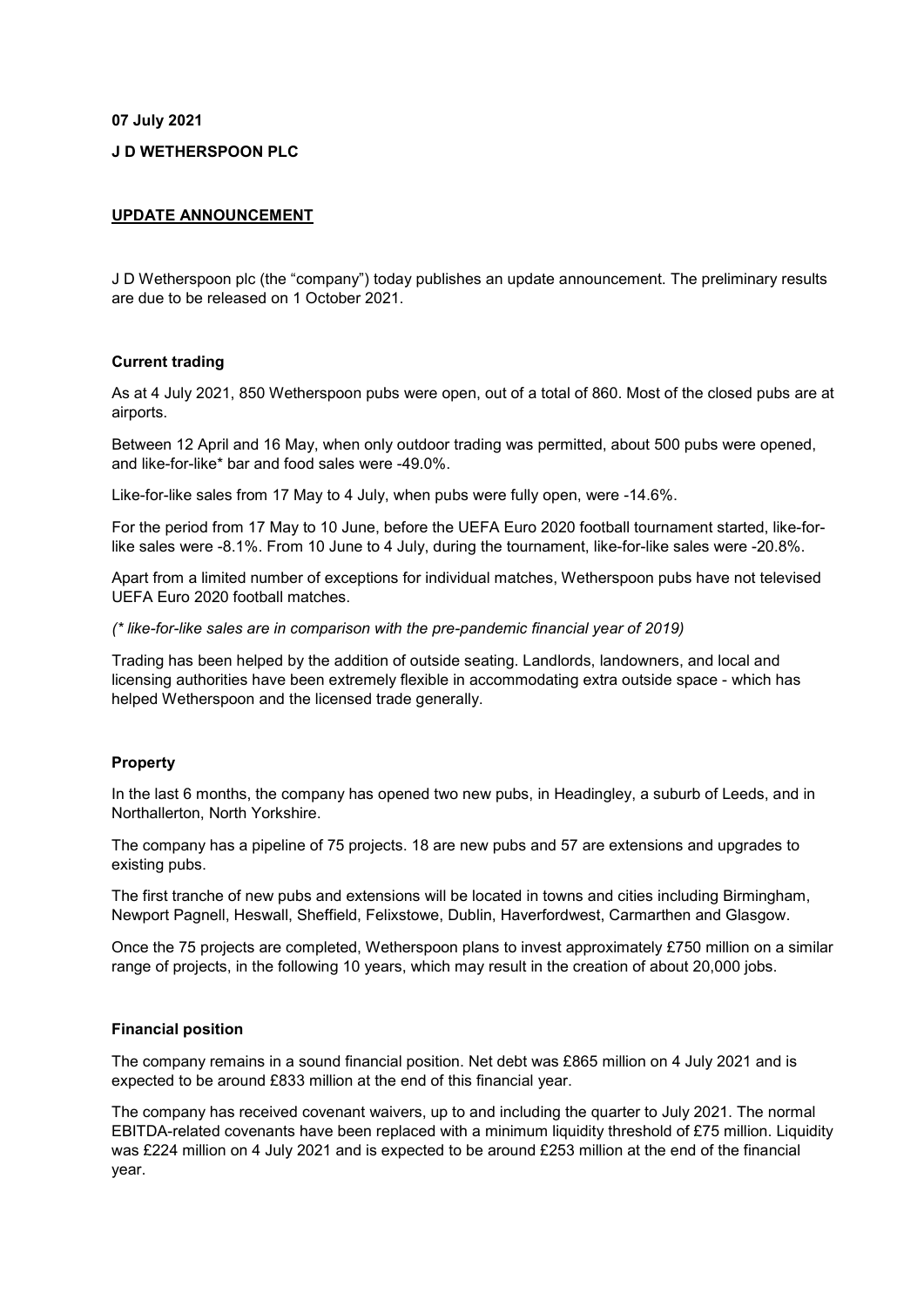The company proposes to enter discussions with its lenders regarding waivers for the next financial year in due course.

# **VAT**

It is an important principle of taxation that taxes should be fair and equitable.

One area of undoubted unfairness, which creates economic distortions, relates to VAT. Supermarkets pay zero VAT on food, but pubs and restaurants pay 20%, in normal circumstances.

The chancellor reduced VAT on food for the hospitality industry to 5% last year, still above the rate paid by supermarkets, which was nonetheless welcome. However, it is now proposed that VAT returns to 20%, in stages, in the next year.

The interim rise to VAT of 12.5%, in September 2021, will result in Wetherspoon having to increase food prices by around 40 pence per meal. The VAT rise will make the entire hospitality industry less competitive vis a vis powerful supermarkets.

The top three quoted supermarkets (Tesco, J Sainsbury and Wm Morrison) made pre-tax and preexceptional profits of £2.361 billion in 2019. The top three pub companies (Mitchells and Butlers, Greene King and Wetherspoon) made £647 million in the same year.

For many years, UK governments have therefore behaved like Monty Python's Dennis Moore - who robbed the poor (in this case pubs and restaurants) to help the rich (supermarkets).

Treating the same product – food - the same way for tax purposes makes economic sense.

Apparent tax benefits to the Treasury, from higher taxes on food for the hospitality industry, are a chimera, since tax distortions cause lower growth.

The main impact of tax inequality is on high streets and town and city centres, which heavily depend on a diversity of prosperous hospitality businesses for economic, social and employment success.

Some of the major licensed trade companies have not, in the past, campaigned for tax equality, possibly due to their historic association with brewers - supermarkets are most brewers' biggest customers.

However, it appears that the chancellor, the Treasury and many MP's are at least aware of the issue. Hence, the short-term reduction in VAT to 5% during the pandemic, exactly reflecting the long-term outcome sought by Wetherspoon, Fullers, Youngs, St Austell and other family brewers.

### **Misrepresentations**

Wetherspoon has almost never requested corrections or apologies from newspapers or broadcasters, with which it has had a close association, in the four decades of its existence, to the start of the pandemic.

However, since March 2020 many misrepresentations and inaccuracies have appeared in the media.

The company has successfully sought corrections and apologies from the organisations concerned.

Corrections and/or apologies were received in 2020 from, among others, The Times, The Daily Mail, Sky News, The Daily Star, the Independent and the Guardian.

Recently, additional corrections and/or apologies have been received from The Daily Telegraph, the Metro, Yahoo Finance and the London Economic, following a slew of erroneous stories which said that the company was suffering a staff shortage and had lobbied the government to relax immigration rules from the FU.